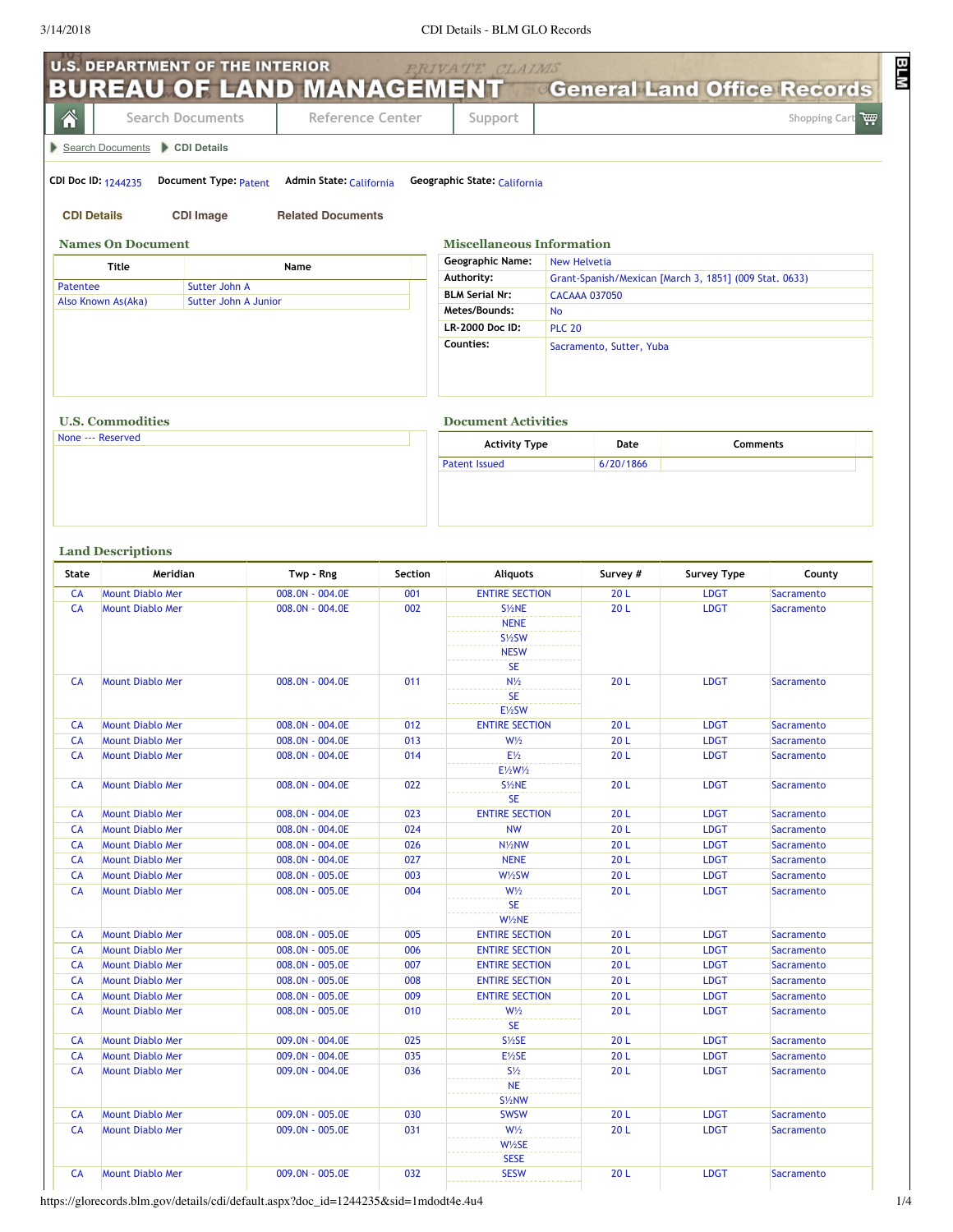## 3/14/2018 CDI Details - BLM GLO Records

|                 |                                                    |                                    |            | <b>SE</b>                                    |                 |                          |                                |
|-----------------|----------------------------------------------------|------------------------------------|------------|----------------------------------------------|-----------------|--------------------------|--------------------------------|
| <b>CA</b>       | <b>Mount Diablo Mer</b>                            | 009.0N - 005.0E                    | 033        | <b>SW</b>                                    | 20L             | <b>LDGT</b>              | Sacramento                     |
|                 |                                                    |                                    |            | <b>SWSE</b>                                  |                 |                          |                                |
| CA              | <b>Mount Diablo Mer</b>                            | 012.0N - 003.0E                    | 001        | $W\frac{1}{2}$<br>$W\frac{1}{2}E\frac{1}{2}$ | 20L             | <b>LDGT</b>              | <b>Sutter</b>                  |
| CA              | <b>Mount Diablo Mer</b>                            | 012.0N - 003.0E                    | 002        | $E\frac{1}{2}$                               | 20 <sub>L</sub> | <b>LDGT</b>              | <b>Sutter</b>                  |
| CA              | <b>Mount Diablo Mer</b>                            | 012.0N - 003.0E                    | 011        | E1/2E1/2                                     | 20L             | <b>LDGT</b>              | <b>Sutter</b>                  |
| CA              | <b>Mount Diablo Mer</b>                            | 012.0N - 003.0E                    | 012        | $W\frac{1}{2}$                               | 20L             | <b>LDGT</b>              | <b>Sutter</b>                  |
|                 |                                                    |                                    |            | <b>SE</b>                                    |                 |                          |                                |
|                 |                                                    |                                    |            | W1/2NE                                       |                 |                          |                                |
| CA              | <b>Mount Diablo Mer</b>                            | 012.0N - 003.0E                    | 013        | <b>SENE</b><br><b>ENTIRE SECTION</b>         | 20 <sub>L</sub> | <b>LDGT</b>              | Sutter                         |
| <b>CA</b>       | <b>Mount Diablo Mer</b>                            | 012.0N - 003.0E                    | 014        | E1/2E1/2                                     | 20L             | <b>LDGT</b>              | <b>Sutter</b>                  |
| CA              | <b>Mount Diablo Mer</b>                            | 012.0N - 004.0E                    | 006        | <b>NE</b>                                    | 20L             | <b>LDGT</b>              | <b>Sutter</b>                  |
|                 |                                                    |                                    |            | SW                                           |                 |                          |                                |
|                 |                                                    |                                    |            | S <sup>1/2</sup> NW                          |                 |                          |                                |
|                 |                                                    |                                    |            | <b>NENW</b>                                  |                 |                          |                                |
|                 |                                                    |                                    |            | W1/2SE                                       |                 |                          |                                |
| CA              | <b>Mount Diablo Mer</b>                            | 012.0N - 004.0E                    | 007        | $W\frac{1}{2}$                               | 20L             | <b>LDGT</b>              | Sutter                         |
| <b>CA</b>       | <b>Mount Diablo Mer</b>                            | 012.0N - 004.0E                    | 018        | <b>NW</b>                                    | 20L             | <b>LDGT</b>              | <b>Sutter</b>                  |
| <b>CA</b><br>CA | <b>Mount Diablo Mer</b>                            | 013.0N - 003.0E                    | 001<br>002 |                                              |                 | <b>ALL</b><br><b>ALL</b> | <b>Sutter</b>                  |
| CA              | Mount Diablo Mer<br>Mount Diablo Mer               | 013.0N - 003.0E<br>013.0N - 003.0E | 011        | $E\frac{1}{2}$                               | 20L37           | <b>LDGT</b>              | <b>Sutter</b><br><b>Sutter</b> |
| CA              | Mount Diablo Mer                                   | 013.0N - 003.0E                    | 012        |                                              |                 | <b>ALL</b>               | <b>Sutter</b>                  |
| <b>CA</b>       | <b>Mount Diablo Mer</b>                            | 013.0N - 003.0E                    | 013        |                                              |                 | <b>ALL</b>               | <b>Sutter</b>                  |
| <b>CA</b>       | <b>Mount Diablo Mer</b>                            | 013.0N - 003.0E                    | 014        | E <sub>2</sub>                               | 20L37           | <b>LDGT</b>              | <b>Sutter</b>                  |
| CA              | Mount Diablo Mer                                   | 013.0N - 003.0E                    | 023        | $E\frac{1}{2}$                               | 20L37           | <b>LDGT</b>              | <b>Sutter</b>                  |
| CA              | <b>Mount Diablo Mer</b>                            | 013.0N - 003.0E                    | 024        |                                              |                 | <b>ALL</b>               | <b>Sutter</b>                  |
| CA              | <b>Mount Diablo Mer</b>                            | 013.0N - 003.0E                    | 025        |                                              |                 | <b>ALL</b>               | <b>Sutter</b>                  |
| CA              | <b>Mount Diablo Mer</b>                            | 013.0N - 003.0E                    | 026        | $E\frac{1}{2}$                               | 20L37           | <b>LDGT</b>              | <b>Sutter</b>                  |
| <b>CA</b>       | <b>Mount Diablo Mer</b>                            | 013.0N - 003.0E                    | 035        | $E\frac{1}{2}$                               | 20L37           | <b>LDGT</b>              | <b>Sutter</b>                  |
| CA<br><b>CA</b> | <b>Mount Diablo Mer</b><br><b>Mount Diablo Mer</b> | 013.0N - 003.0E<br>013.0N - 004.0E | 036<br>030 |                                              | 20L38           | ALL<br><b>LDGT</b>       | <b>Sutter</b><br><b>Sutter</b> |
| CA              | Mount Diablo Mer                                   | 013.0N - 004.0E                    | 031        |                                              | 20L38           | <b>LDGT</b>              | <b>Sutter</b>                  |
| CA              | Mount Diablo Mer                                   | 014.0N - 003.0E                    | 002        | <b>ENTIRE SECTION</b>                        | 20L37           | <b>LDGT</b>              | <b>Sutter</b>                  |
| <b>CA</b>       | <b>Mount Diablo Mer</b>                            | 014.0N - 003.0E                    | 003        | E <sub>2</sub>                               | 20L37           | <b>LDGT</b>              | <b>Sutter</b>                  |
| CA              | <b>Mount Diablo Mer</b>                            | 014.0N - 003.0E                    | 010        | $E\frac{1}{2}$                               | 20L37           | <b>LDGT</b>              | <b>Sutter</b>                  |
| CA              | Mount Diablo Mer                                   | 014.0N - 003.0E                    | 015        | E1/2                                         | 20L37           | <b>LDGT</b>              | <b>Sutter</b>                  |
| <b>CA</b>       | <b>Mount Diablo Mer</b>                            | 014.0N - 003.0E                    | 022        | E1/2                                         | 20L37           | <b>LDGT</b>              | <b>Sutter</b>                  |
| <b>CA</b>       | <b>Mount Diablo Mer</b>                            | 014.0N - 003.0E                    | 023        | $W\frac{1}{2}$                               | 20L37           | <b>LDGT</b>              | <b>Sutter</b>                  |
| <b>CA</b>       | Mount Diablo Mer                                   | 014.0N - 003.0E                    | 023        | E <sub>2</sub>                               | 20L38           | <b>LDGT</b>              | <b>Sutter</b>                  |
|                 |                                                    |                                    |            | E1/2NW                                       |                 |                          |                                |
| <b>CA</b>       | <b>Mount Diablo Mer</b>                            | 014.0N - 003.0E                    | 026        | <b>NESW</b><br>W1/2W1/2                      | 20L37           | <b>LDGT</b>              | <b>Sutter</b>                  |
|                 |                                                    |                                    |            | <b>NENW</b>                                  |                 |                          |                                |
| <b>CA</b>       | <b>Mount Diablo Mer</b>                            | 014.0N - 003.0E                    | 026        | N1/2NE                                       | 20L38           | <b>LDGT</b>              | Sutter                         |
|                 |                                                    |                                    |            | <b>SENE</b>                                  |                 |                          |                                |
|                 |                                                    |                                    |            | <b>NESE</b>                                  |                 |                          |                                |
| CA              | <b>Mount Diablo Mer</b>                            | 014.0N - 003.0E                    | 027        | $E\frac{1}{2}$                               | 20L37           | <b>LDGT</b>              | <b>Sutter</b>                  |
| CA              | <b>Mount Diablo Mer</b>                            | 014.0N - 003.0E                    | 034        | $E\frac{1}{2}$                               | 20L37           | <b>LDGT</b>              | <b>Sutter</b>                  |
| CA              | <b>Mount Diablo Mer</b>                            | 014.0N - 003.0E                    | 035        | W1/2NW                                       | 20L37           | <b>LDGT</b>              | <b>Sutter</b>                  |
|                 |                                                    |                                    |            | SW<br>$S\frac{1}{2}SE$                       |                 |                          |                                |
| CA              | Mount Diablo Mer                                   | 015.0N - 003.0E                    | 003        | <b>NENE</b>                                  | 20L37           | <b>LDGT</b>              | <b>Sutter</b>                  |
| CA              | <b>Mount Diablo Mer</b>                            | 015.0N - 003.0E                    | 003        | <b>ENTIRE SECTION</b>                        | 20L38           | <b>LDGT</b>              | <b>Sutter</b>                  |
| CA              | <b>Mount Diablo Mer</b>                            | 015.0N - 003.0E                    | 010        | $N\frac{1}{2}$                               | 20L38           | <b>LDGT</b>              | <b>Sutter</b>                  |
|                 |                                                    |                                    |            | <b>SE</b>                                    |                 |                          |                                |
| CA              | Mount Diablo Mer                                   | 015.0N - 003.0E                    | 015        | $E\frac{1}{2}$                               | 20L38           | <b>LDGT</b>              | <b>Sutter</b>                  |
| CA              | <b>Mount Diablo Mer</b>                            | 015.0N - 003.0E                    | 022        | $E\frac{1}{2}$                               | 20L38           | <b>LDGT</b>              | <b>Sutter</b>                  |
| CA              | Mount Diablo Mer                                   | 015.0N - 003.0E                    | 027        | $E\frac{1}{2}$                               | 20L38           | <b>LDGT</b>              | <b>Sutter</b>                  |
| CA              | Mount Diablo Mer                                   | 015.0N - 003.0E                    | 034        | $E\frac{1}{2}$                               | 20L38           | <b>LDGT</b>              | <b>Sutter</b>                  |
| CA              | Mount Diablo Mer                                   | 013.0N - 003.0E                    | 001        |                                              |                 | <b>ALL</b>               | Yuba                           |
| CA              | <b>Mount Diablo Mer</b>                            | 013.0N - 003.0E                    | 012        |                                              |                 | <b>ALL</b>               | Yuba                           |
| CA<br>CA        | Mount Diablo Mer<br>Mount Diablo Mer               | 013.0N - 003.0E<br>013.0N - 003.0E | 013<br>024 |                                              |                 | <b>ALL</b><br><b>ALL</b> | Yuba<br>Yuba                   |
| CA              | <b>Mount Diablo Mer</b>                            | 013.0N - 003.0E                    | 025        |                                              |                 | ALL                      | Yuba                           |
| CA              | <b>Mount Diablo Mer</b>                            | 013.0N - 003.0E                    | 036        |                                              |                 | <b>ALL</b>               | Yuba                           |
| CA              | <b>Mount Diablo Mer</b>                            | 013.0N - 004.0E                    | 006        | $W\frac{1}{2}$                               | 20L             | <b>LDGT</b>              | Yuba                           |
|                 |                                                    |                                    |            | $W\frac{1}{2}E\frac{1}{2}$                   |                 |                          |                                |
| CA              | <b>Mount Diablo Mer</b>                            | 013.0N - 004.0E                    | 007        | $W\frac{1}{2}$                               | 20 <sub>L</sub> | <b>LDGT</b>              | Yuba                           |
|                 |                                                    |                                    |            | $W\frac{1}{2}E\frac{1}{2}$                   |                 |                          |                                |
| CA              | <b>Mount Diablo Mer</b>                            | 013.0N - 004.0E                    | 018        | $W\frac{1}{2}$                               | 20L             | <b>LDGT</b>              | Yuba                           |
| CA              | <b>Mount Diablo Mer</b>                            | 013.0N - 004.0E                    | 019        | $W\frac{1}{2}E\frac{1}{2}$<br>$W\frac{1}{2}$ | 20L             | <b>LDGT</b>              | Yuba                           |
|                 |                                                    |                                    |            | $W\frac{1}{2}E\frac{1}{2}$                   |                 |                          |                                |
|                 |                                                    |                                    |            | <b>SESE</b>                                  |                 |                          |                                |
| CA              | <b>Mount Diablo Mer</b>                            | 013.0N - 004.0E                    | 030        |                                              | 20L38           | <b>LDGT</b>              | Yuba                           |
|                 |                                                    |                                    |            |                                              |                 |                          |                                |

https://glorecords.blm.gov/details/cdi/default.aspx?doc\_id=1244235&sid=1mdodt4e.4u4 2/4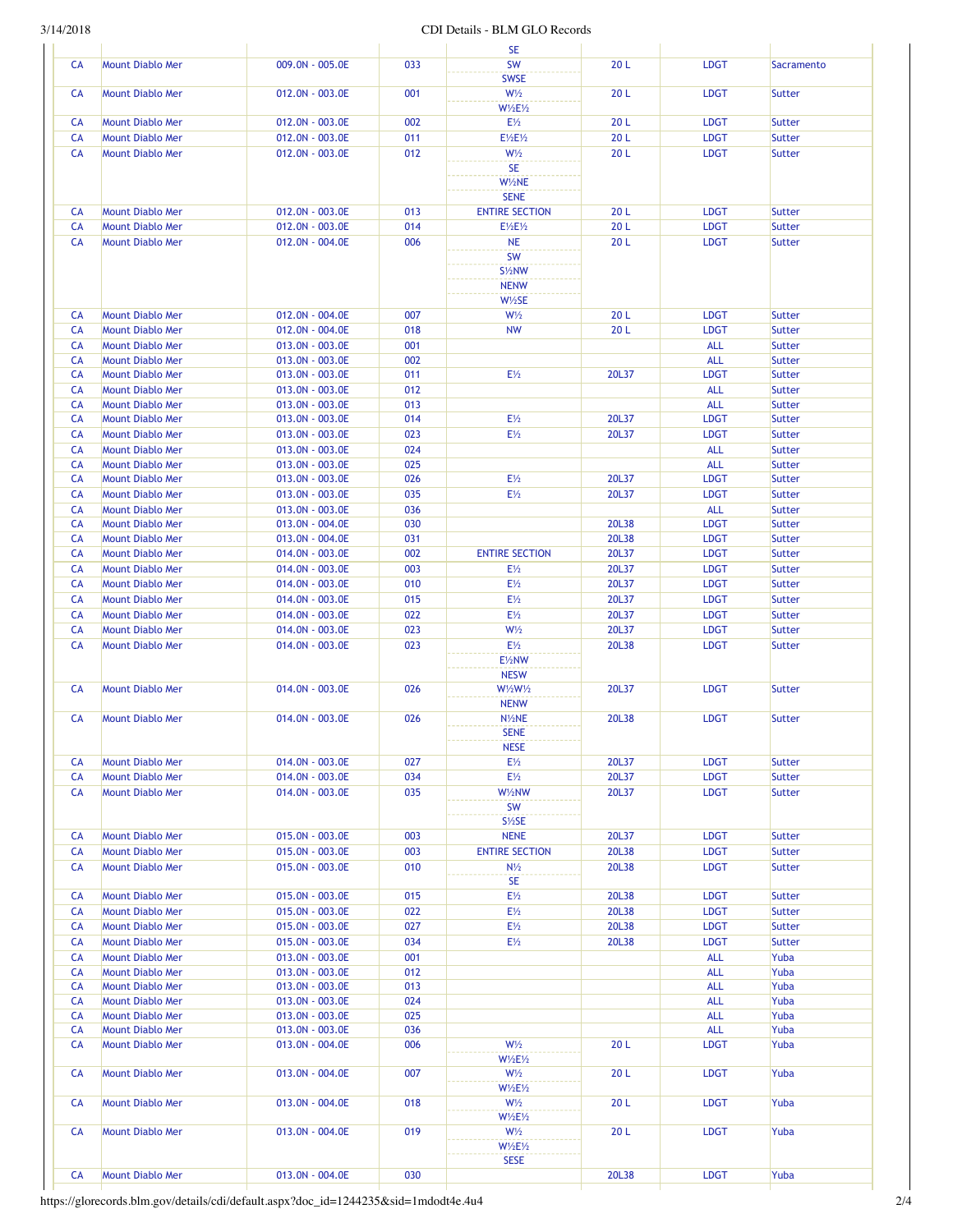## 3/14/2018 CDI Details - BLM GLO Records

| <b>CA</b> | <b>Mount Diablo Mer</b> | 013.0N - 004.0E | 031        |                                    | 20L38 | <b>LDGT</b> | Yuba         |
|-----------|-------------------------|-----------------|------------|------------------------------------|-------|-------------|--------------|
| CA        | <b>Mount Diablo Mer</b> | 014.0N - 003.0E | 001        | $W\frac{1}{2}$                     | 20L37 | <b>LDGT</b> | Yuba         |
|           |                         |                 |            | W1/2NE                             |       |             |              |
|           |                         |                 |            | <b>NWSE</b>                        |       |             |              |
| CA        | <b>Mount Diablo Mer</b> | 014.0N - 003.0E | 001        | $E\frac{1}{2}$                     | 20L38 | <b>LDGT</b> | Yuba         |
|           |                         |                 |            | <b>SESW</b>                        |       |             |              |
| CA        | Mount Diablo Mer        | 014.0N - 003.0E | 011        | <b>ENTIRE SECTION</b>              | 20L37 | <b>LDGT</b> | Yuba         |
| CA        | <b>Mount Diablo Mer</b> | 014.0N - 003.0E | 011        | <b>SESE</b>                        | 20L38 | <b>LDGT</b> | Yuba         |
| CA        | <b>Mount Diablo Mer</b> | 014.0N - 003.0E | 012        | W1/2NW                             | 20L37 | <b>LDGT</b> | Yuba         |
| CA        | <b>Mount Diablo Mer</b> | 014.0N - 003.0E | 012        | $S\frac{1}{2}$                     | 20L38 | <b>LDGT</b> | Yuba         |
|           |                         |                 |            | <b>NE</b>                          |       |             |              |
|           |                         |                 |            | S <sup>1/2</sup> NW                |       |             |              |
|           |                         |                 |            | <b>NENW</b>                        |       |             |              |
| CA        | <b>Mount Diablo Mer</b> | 014.0N - 003.0E | 013        | $W\frac{1}{2}$                     | 20L38 | <b>LDGT</b> | Yuba         |
|           |                         |                 |            | <b>W1/2E1/2</b>                    |       |             |              |
| CA        | <b>Mount Diablo Mer</b> | 014.0N - 003.0E | 014        | $W\frac{1}{2}$                     | 20L37 | <b>LDGT</b> | Yuba         |
|           |                         |                 |            | <b>NWNE</b>                        |       |             |              |
| CA        | <b>Mount Diablo Mer</b> | 014.0N - 003.0E | 014        | $E\frac{1}{2}$                     | 20L38 | <b>LDGT</b> | Yuba         |
|           |                         |                 |            | <b>SENW</b>                        |       |             |              |
|           |                         |                 |            | E1/2SW                             |       |             |              |
|           |                         |                 |            |                                    |       |             |              |
| CA        | <b>Mount Diablo Mer</b> | 014.0N - 003.0E | 023        | $W\frac{1}{2}$                     | 20L37 | <b>LDGT</b> | Yuba         |
| CA        | <b>Mount Diablo Mer</b> | 014.0N - 003.0E | 023        | $E\frac{1}{2}$                     | 20L38 | <b>LDGT</b> | Yuba         |
|           |                         |                 |            | E1/2NW                             |       |             |              |
|           |                         |                 |            | <b>NESW</b>                        |       |             |              |
| CA        | Mount Diablo Mer        | 014.0N - 003.0E | 024        | $W\frac{1}{2}$                     | 20L38 | <b>LDGT</b> | Yuba         |
|           |                         |                 |            | <b>W1/2E1/2</b>                    |       |             |              |
| CA        | <b>Mount Diablo Mer</b> | 014.0N - 003.0E | 025        | $W\frac{1}{2}$                     | 20L38 | <b>LDGT</b> | Yuba         |
|           |                         |                 |            | <b>SE</b>                          |       |             |              |
|           |                         |                 |            | W1/2NE                             |       |             |              |
| CA        | <b>Mount Diablo Mer</b> | 014.0N - 003.0E | 026        | W1/2W1/2                           | 20L37 | <b>LDGT</b> | Yuba         |
|           |                         |                 |            | <b>NENW</b>                        |       |             |              |
| CA        | <b>Mount Diablo Mer</b> | 014.0N - 003.0E | 026        | N <sub>/2</sub> NE                 | 20L38 | <b>LDGT</b> | Yuba         |
|           |                         |                 |            | <b>SENE</b>                        |       |             |              |
|           |                         |                 |            | <b>NESE</b>                        |       |             |              |
| CA        | <b>Mount Diablo Mer</b> | 014.0N - 003.0E | 036        | $N\frac{1}{2}$                     | 20L38 | <b>LDGT</b> | Yuba         |
|           |                         |                 |            | <b>SE</b>                          |       |             |              |
|           |                         |                 |            | E1/2SW                             |       |             |              |
| CA        | <b>Mount Diablo Mer</b> | 014.0N - 004.0E | 006        | $W\frac{1}{2}$                     | 20L   | <b>LDGT</b> | Yuba         |
|           |                         |                 |            | <b>W1/2E1/2</b>                    |       |             |              |
| CA        | <b>Mount Diablo Mer</b> | 014.0N - 004.0E | 007        | <b>NW</b>                          | 20L   | <b>LDGT</b> | Yuba         |
| CA        | Mount Diablo Mer        | 014.0N - 004.0E | 030        | W1/2SW                             | 20L   | <b>LDGT</b> |              |
|           | <b>Mount Diablo Mer</b> |                 | 031        | <b>SWNE</b>                        | 20L   | <b>LDGT</b> | Yuba<br>Yuba |
| CA        |                         | 014.0N - 004.0E |            | W1/2NW                             |       |             |              |
|           |                         |                 |            | <b>SENW</b>                        |       |             |              |
|           |                         |                 |            |                                    |       |             |              |
|           |                         |                 |            | <b>SW</b>                          |       |             |              |
|           |                         |                 |            | $W\frac{1}{2}SE$                   |       |             |              |
| CA        | <b>Mount Diablo Mer</b> | 015.0N - 003.0E | 001        | <b>ENTIRE SECTION</b>              | 20L37 | <b>LDGT</b> | Yuba         |
| <b>CA</b> | <b>Mount Diablo Mer</b> | 015.0N - 003.0E | <b>002</b> | $N\frac{1}{2}$                     | 20L37 | LDG I       | Yuba         |
|           |                         |                 |            | <b>SE</b>                          |       |             |              |
|           |                         |                 |            | E1/2SW                             |       |             |              |
| CA        | <b>Mount Diablo Mer</b> | 015.0N - 003.0E | 011        | $N\frac{1}{2}$                     | 20L37 | <b>LDGT</b> | Yuba         |
|           |                         |                 |            | <b>SE</b>                          |       |             |              |
|           |                         |                 |            | N1/2SW                             |       |             |              |
|           |                         |                 |            |                                    |       |             |              |
| CA        |                         |                 |            | <b>SESW</b>                        |       |             |              |
|           | Mount Diablo Mer        | 015.0N - 003.0E | 011        | <b>SWNW</b>                        | 20L38 | <b>LDGT</b> | Yuba         |
|           |                         |                 |            | W1/2SW                             |       |             |              |
| CA        | <b>Mount Diablo Mer</b> | 015.0N - 003.0E | 012        | <b>ENTIRE SECTION</b>              | 20L37 | <b>LDGT</b> | Yuba         |
|           |                         |                 |            | <b>ENTIRE SECTION</b>              | 20L37 | <b>LDGT</b> |              |
| CA        | Mount Diablo Mer        | 015.0N - 003.0E | 013        |                                    |       |             | Yuba         |
| CA        | <b>Mount Diablo Mer</b> | 015.0N - 003.0E | 014        | $E\frac{1}{2}$                     | 20L37 | <b>LDGT</b> | Yuba         |
|           |                         |                 |            | E1/2W1/2                           |       |             |              |
| CA        | <b>Mount Diablo Mer</b> | 015.0N - 003.0E | 014        | $W\frac{1}{2}$                     | 20L38 | <b>LDGT</b> | Yuba         |
| CA        | <b>Mount Diablo Mer</b> | 015.0N - 003.0E | 023        | <b>NE</b>                          | 20L37 | <b>LDGT</b> | Yuba         |
|           |                         |                 |            | <b>NENW</b>                        |       |             |              |
|           |                         |                 |            | <b>NESE</b>                        |       |             |              |
| CA        | Mount Diablo Mer        | 015.0N - 003.0E | 023        | $W\frac{1}{2}$                     | 20L38 | <b>LDGT</b> | Yuba         |
|           |                         |                 |            | <b>SWNE</b>                        |       |             |              |
|           |                         |                 |            | W1/2SE                             |       |             |              |
|           |                         |                 |            | <b>SESE</b>                        |       |             |              |
| CA        | Mount Diablo Mer        | 015.0N - 003.0E | 023        | <b>NESE</b>                        | 20L39 | <b>LDGT</b> | Yuba         |
| CA        | Mount Diablo Mer        | 015.0N - 003.0E | 024        | $N\frac{1}{2}$                     | 20L37 | <b>LDGT</b> | Yuba         |
| CA        | <b>Mount Diablo Mer</b> | 015.0N - 003.0E | 024        | <b>ENTIRE SECTION</b>              | 20L39 | <b>LDGT</b> | Yuba         |
| CA        | Mount Diablo Mer        | 015.0N - 003.0E | 025        | <b>ENTIRE SECTION</b>              | 20L39 | <b>LDGT</b> | Yuba         |
| CA        | <b>Mount Diablo Mer</b> | 015.0N - 003.0E | 026        | $W\frac{1}{2}$                     | 20L38 | <b>LDGT</b> | Yuba         |
|           |                         |                 |            |                                    |       |             |              |
|           |                         |                 |            | $W\frac{1}{2}E\frac{1}{2}$         |       |             |              |
| CA        | <b>Mount Diablo Mer</b> | 015.0N - 003.0E | 026        | <b>SENE</b>                        | 20L39 | <b>LDGT</b> | Yuba         |
|           |                         |                 |            | E1/2SE                             |       |             |              |
| CA        | Mount Diablo Mer        | 015.0N - 003.0E | 035        | $W\frac{1}{2}$<br>$S\frac{1}{2}SE$ | 20L38 | <b>LDGT</b> | Yuba         |